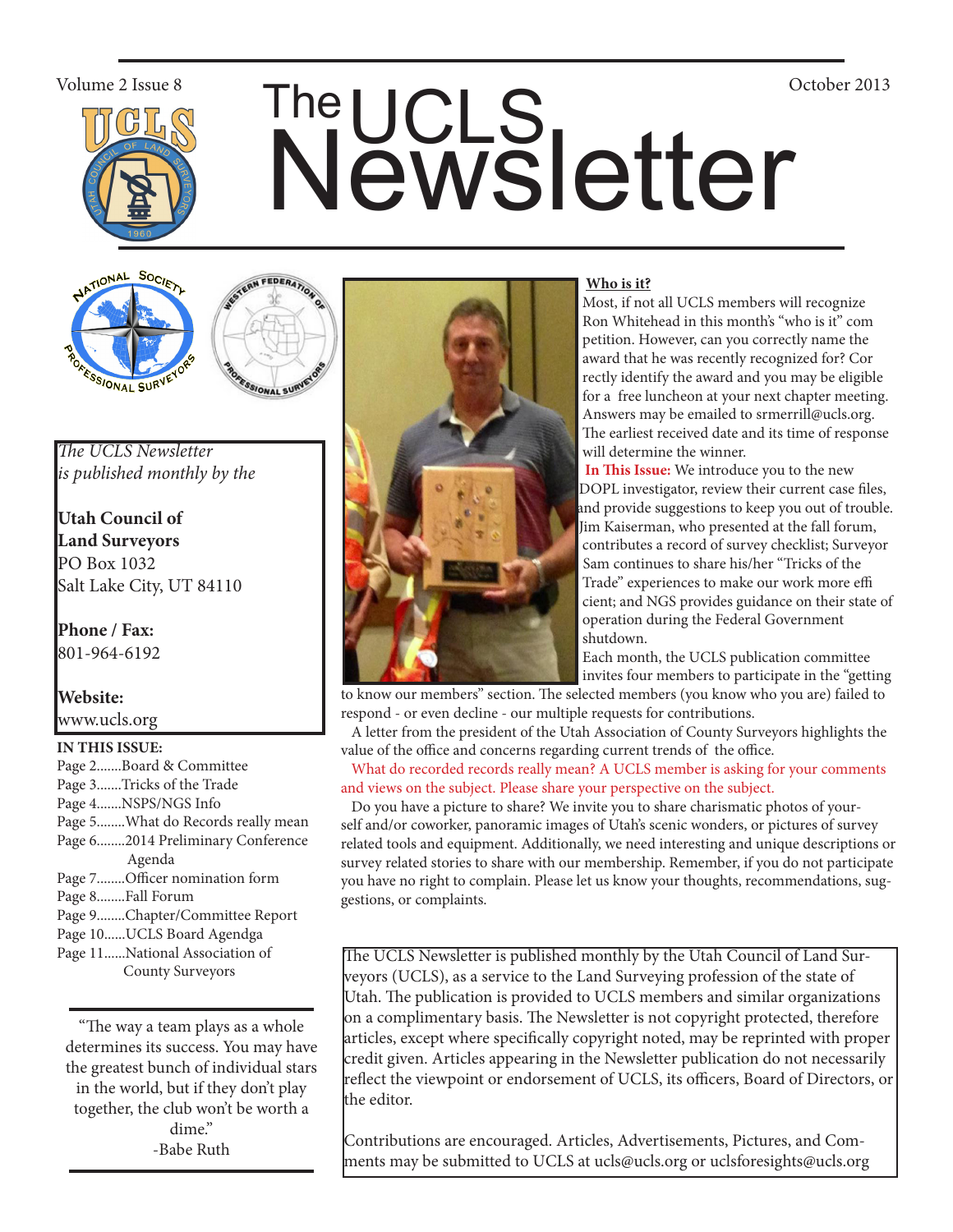Board/Committees Volume 2 Issue 8 October 2013 The UCLS *Newsletter*

### **UCLS Executive Board 2013**

**State Chair** Ernest Rowley (GS) 3648 W. 6050 S. Roy, UT 84067 (801) 399-8353 erowley@co.weber.ut.us

### **State Chair Elect**

Kenneth Hamblin (CC) 59 N. 2120 East circle, St. George, UT 84790 (435) 673-6894 khamblin@infowest.com

### **Past State Chair**

Brad Mortensen (SL) 3268 S. 930 W. Syracuse, UT 84075 (801) 882-6385 bradmortensen@utah.gov

### **NSPS Governor**

Steven Keisel (SL) 604 S. Blossom Circle Fruit Heights, UT 84037 (801) 512-4338 skeisel@gmail.com

### **West Fed Representative**

Michael W. Nadeau (SL) 5226 W. Ashland Rose Dr. Herriman, UT 84065 (801) 569-1315 mikenadeau.ucls@gmail.com

### **Book Cliffs Chapter President**

Jerry Allred PO Box 605 Duchesne, UT 84021 (435) 738-5352 jdallred@ubtanet.com

### **Book Cliffs Chapter Representative**

David Kay 85 S. 200 E. Vernal, UT 84078 (435) 789-1017 dkay@uintahgroup.com

### **Color Country President**

Scott P. Woolsey 43 S. 100 E. Suite 100 St. George, UT 84770 (435) 628-6500 scottwoolsey@alphaengineering.com **Color Country Chapter Representative** Roger Bundy 257 Prickley Pear Drive Washington, UT 84780 (435) 673-2918 rbsurveying@awinets.com

**Utah Council of Land Surveyors Executive Board and Committees**

### **Golden Spike President**

David K. Balling 198 E. Shadowbrook Lane Kaysville, UT 84037 (801) 295-7237 dkballing@msn.com

**Golden Spike Chapter Representative** Val Schultz 2096 W. 5750 S. Roy, UT 84067 (801) 399-8018 vschultz@co.weber.ut.us

### **Salt Lake Chapter President**

David Mortensen 231 W. 800 S. Ste A Salt Lake City, UT 84101 (801) 755-6891 dmortensen@bushandgudgell.com

### **Salt Lake Chapter Representative** Dale Robinson 12227 S. Business Park Dr., #220 Draper, UT 84020 (801) 523-0100 drobinson@sunrise-eng.com

# **Timpanogos President**

Dennis P. Carlisle 867 S. Anna Ekins Lane Genola, UT 84655 (801) 955-8144 dennisc@focusutah.com

**Timpanogos Chapter Representative** Jim Kaiserman 1020 Sage Circle Heber City, UT 84032 (435) 657-3222 jkaiserman@co.wasatch.ut.us

### **Administrative Secretary**

Susan Merrill PO Box 1032 Salt Lake City, UT 84110 (801) 964-6192 srmerrill@ucls.org

**Chapter Vice Presidents: Book Cliffs** John R. Slaugh jrs@timberlinels.com **Color Country** J. Curt Neilson ncurt@cedarcity.org **Golden Spike** Chris B. Balling chris.balling@guestar.com **Salt Lake** Joe D. Richardson rsinc2002@hotmail.com **Timpanogos** Kevin Bishop kevin.oakhills@gmail.com

### **Chapter Secretary/Treasurer**

**Book Cliffs** Arneldon T. Davis ndavis@sbtnet.com **Color Country** Todd Jacobsen todd.jacobsen@sgcity.org **Golden Spike** Travis Gower gwlsurvey@gmail.com **Salt Lake** Darlene Jeffreys ostaja@me.com **Timpanogos** Chad Poulsen chad@lei-eng.com

### **Committees & Committee Chairs**

**Legislation** Doug Kinsman dkinsman@co.tooele.ut.us **Education** Dan Perry perrydl@uvu.edu **Publication** Steve Keisel Keith Russell svkeisel@gmail.com keith@ensignutah.com **Standards & Ethics** Matt Clark mountainlands@xmission.com **Membership** Unfilled

**Public Relations** James Couts james.couts@ecislc.com Testing Darryl Fenn dfenn@merid-eng.com **Workshop & Convention** James Olschewski Scott Woolsey jolschewski@utah.gov scottwoolsey@alphaengineering.com **Historical** K. Greg Hansen gregh@haies.net **Construction Survey** Lance Greer lgreer@wwclyde.net Russell Flint russ@flintutah.com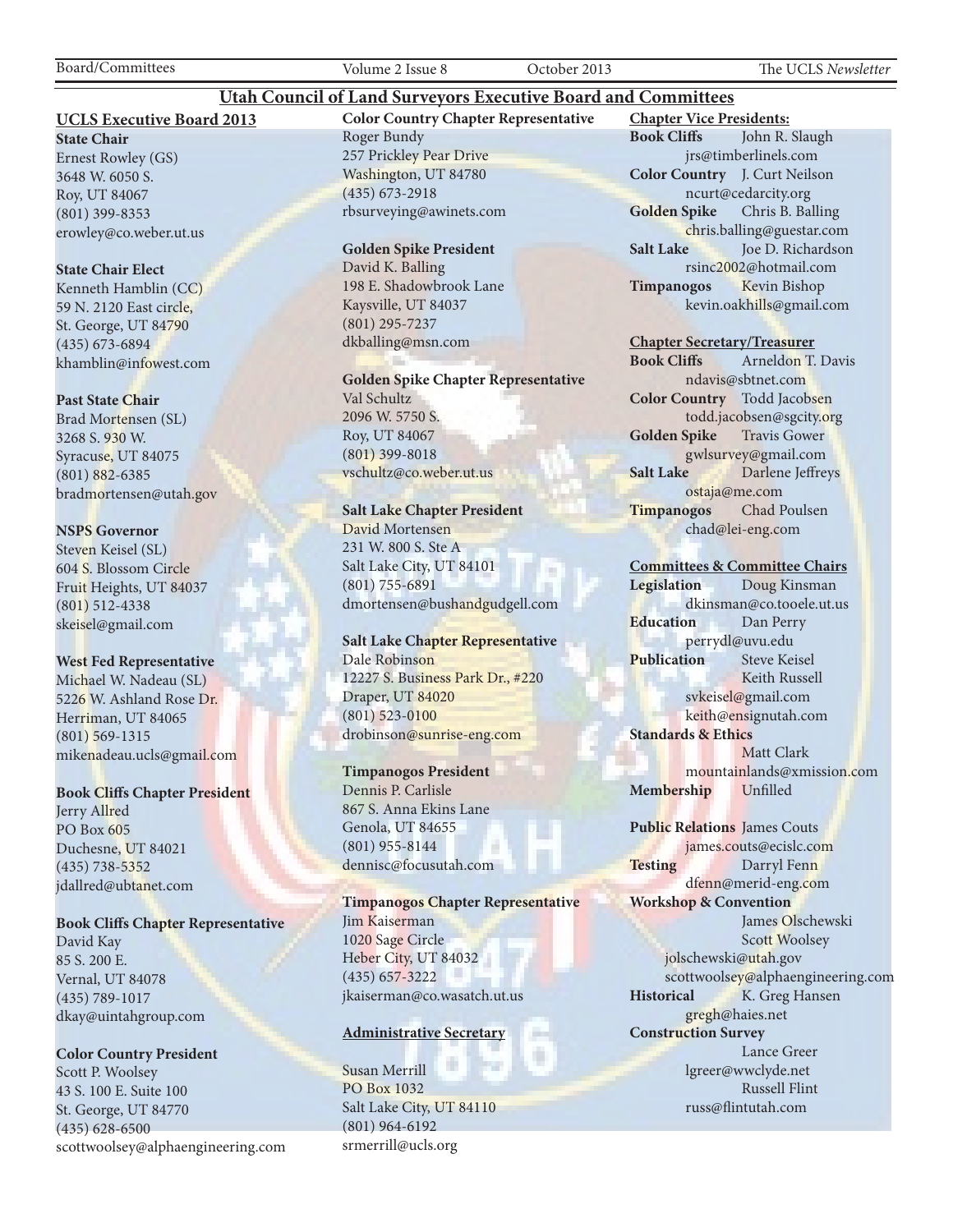# **Another Trick or Two**

# **by: Sam Surveyor**

 I've had times where I wish I had this or that in my truck to help. I'd like to encourage you to always have a couple of this or that's in your truck. I had a friend help me out many years ago when I was stranded on the road. He related to me that when he bought his first car his dad gave him a towrope. He said that the towrope was the biggest life saver he had in his car. Being in the position I was in at the time, I had to agree. From that day on, I have kept a good towrope in my truck. It seems that I use it every month.

 Another great thing is one of those multi toolboxes. You know the 110 piece set that comes in a tidy box. I hear an info-mercial every weekend on T.V. telling how to get one for \$19.95, that's the one you want. I know the tools in it are a piece of crap most of the time but I am amazed how often I draw on them to fix something quickly. When I'm feeling like a Samaritan and pull over to help someone, they ask do you happen to have a \_\_\_\_. As a matter of fact, I do in the handy dandy all-in-one tool kit.

 Speaking of tools, one of the best is the cordless drill. Since I have added this to my truck, I use it a lot. I can drill into cement to set a plug in the walk. I can sometimes undo a screw or nut that is just too tight for my grip. There are some things to remember, the batteries don't last forever! In fact, they will only be good for a year or so. Batteries are touchy things. If you leave them out in the cold they will die quickly. If you think "I changed them a month ago and haven't used them" , chances are they will die soon or already be dead. If you keep them on a charger for long periods of time, they forget how long the charge will last. And the time between charges will get shorter in a hurry. Be careful with them. Try to run them out and then charge them for 4 to 8 hours. Maybe you have a trick or slick way of doing something. Send it in and I'll write about it if you don't need the

attention. I hope to see you in the trades, I mean fields. Remember I'm pulling for ya.

DOPL Investigation by: Allyson Pettley

August 2008 - Present State of Utah Department of Commerce Division of Occupational and Professional Licensing Random audits are performed on 10% of licensed professional land surveyors per renewal cycle (every two years). Allyson Pettley, DOPL Investigator

April 2011 - Present Investigator II POST

As a DOPL Investigator, I have had experience in investigating cases involving multiple professions. At the time of my assignment as DOPL Investigator, my case load included primarily medical and mental health profession related cases.

 February 2012, the focus of my assignments was revised to include investigating cases and providing public education outreach in the massage therapy profession. Due to the increasing abundance of unlawful conduct in multiple jurisdictions within the state, I established a strong network of law enforcement partnerships.

 In addition to the massage therapy focus, contractor and related construction cases were also included in my case load.

 In October 2012, I completed training and education at the Utah Peace Officer Standard Training facility and obtained certification as a Special Function Officer.

 In May 2013 cases related to Professional Engineers, Land Surveyors, Architects and Geologists have been incorporated to my case load and have been elevated to my primary priority.

 I have been involved with both administrative and criminal proceedings as they relate to Utah regulated professions.

 Prior to my becoming an Investigator, I was the Board Secretary for the Uniform Building Code Commission Education and Enforcement Committee and was involved in the licensing process of contractors, electricians, and plumbers.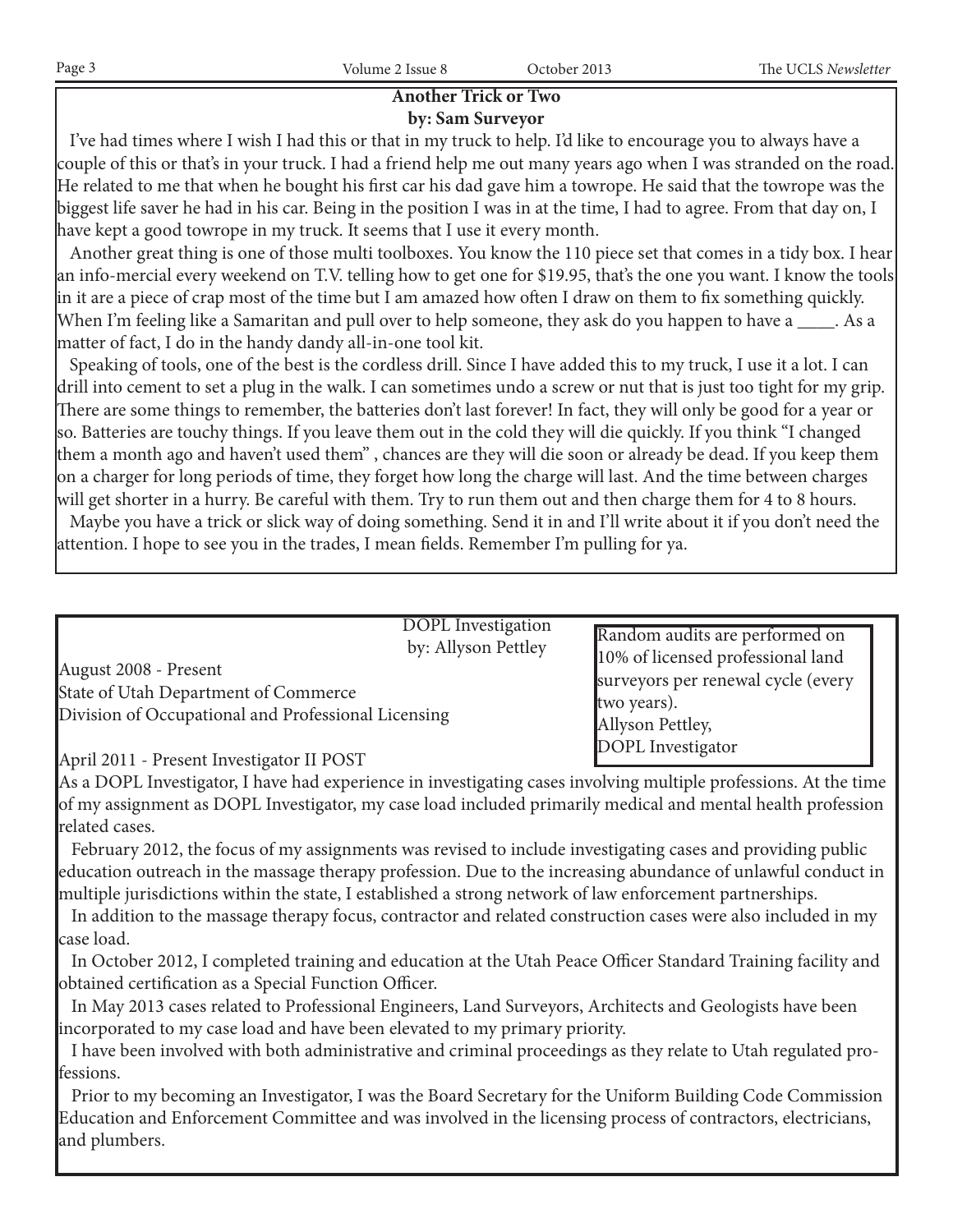| Page 4 | Volume 2 Issue 8                                  | October 2013 | The UCLS Newsletter |
|--------|---------------------------------------------------|--------------|---------------------|
|        | NSPS to Hold 'Lobby Day on Capitol Hill' Webinars |              |                     |

# **NSPS**

The NSPS Fall Business Meeting, to be held November 20-24 at the Four Points Sheraton at Baltimore-Washington Airport, will include a Lobby Day on Capitol Hill on Thursday, November 21. In order to enhance the effectiveness of the NSPS message before Congress, the society's government affairs consultants, John M. Palatiello & Associates, Inc., are conducting two webinars to help train and refresh NSPS members on effective Congressional meetings. The first webinar, on making Congressional appointments, will be held on Tuesday, October 15 at 1:00 PM (EDT). The second webinar, on Monday, November 18 at 1:00 PM (EST), will provide guidance on the logistics of Lobby Day and a briefing on the surveying issues to be discussed with Congress. Information on the Fall Business Meeting and a schedule of events at the Fall Business Meeting has been posted. Mark your calendar. Information on registering for the webinars will be announced soon.

# The three issues for Hill Day are:

Davis-Bacon Act - In March of this year, the Department of Labor reversed more than 50 years or policy and precedent and determined that members of survey crews are subject to the controversial "Davis-Bacon Act", classifying these skilled and trained technicians as "laborers and mechanics". This ruling will have an adverse impact on the surveying profession, particularly the small businesses that make up 99 percent of the market, without any benefit to the public or members of survey crews themselves. This was done with no advance notice, no public comment, and no assessment of the economic impact. NSPS urges Congress to reverse the Labor department's ruling.

Map It Once - A GAO report, Congressional hearings, and other studies have highlighted the need to reform and redesign how surveying, mapping and geographic information activities are funded and managed at the Federal level to eliminate wasteful duplication, improve governance and coordination, and maximize the use of state-of-the art mapping and geospatial technologies. NSPS supports H.R. 1604, the Map It Once, Use It Many Times Act, introduced by Rep. Lamborn (R-CO), to enhance the use of geospatial data, products, technology, and services, and to increase the economy and efficiency of Federal geospatial activities.

Utility Location - It estimated that an underground utility line is hit somewhere in the United States every 60 seconds. Surveys and maps of underground utilities are often inaccurate. In many cases, they don't even exist. The inaccuracy of location data, unmarked utilities, and crowding within rights of way are major factors contributing to disruption to underground infrastructure. Digging, drilling or excavating in the vicinity of unknown, unmarked, unmapped, or incorrectly located utilities can be costly in terms of wasted excavation time, service disruption and utility downtime, environmental damage, and - worst of all- personal injury or loss of life. NSPS urges Congress to enact legislation requiring accurate mapping of pipelines and other forms of surface transportation and underground infrastructure and utilities.

# **NOTICE: HEIGHT MODERNIZATION WEBINAR**

**When:** Tuesday November 19, 2013 between 11:00 am and 3:00 pm MST. **Meeting Webpage:** http://www.nhs.noaa.gov/corbin/class\_description/HM\_WesternRegion.shtml **Online Registration**: https://www2.gotomeeting.com/register/952765650

# **Topics:**

- 1. The National Height Modernization Program and plans for a new national vertical datum.
- 2. The type of elevation data we need today and how you can collect it.
- 3. How federal and state organizations are implementing Height Modernization.
- 4. Supporting services such as OPUS (Online Positioning User Service).
- 5. Challenges regarding elevation information in western states.

# **Who should attend?**

- 1. Surveyors, engineers, and GIS professionals interested in accurate heights.
- 2. While some presentations will focus on the Western United States, anyone can attend.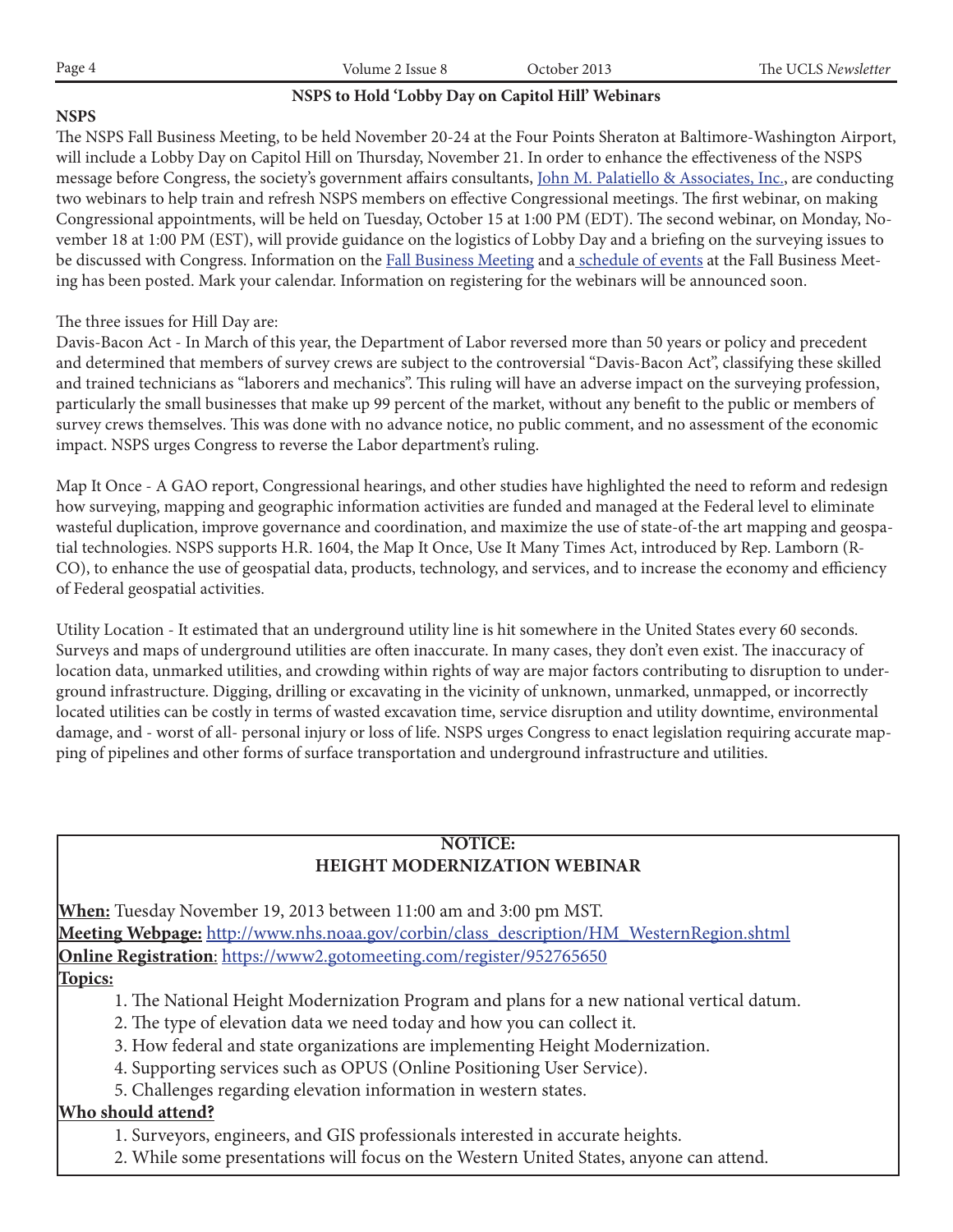# **What do Recorded Records Really Mean?**

# **by: Concerned Land Surveyor**

# Please email comments to Susan at srmerrill@ucls.org with a subject line of "Records"

 As a Professional Licensed Land Surveyor, I have spent countless hours in almost every County Recorder and Surveyors offices within the State of Utah researching and filing deeds, plats and record of surveys to verify and establish boundaries related to public right of ways and other various property boundaries. Many of the documents relied upon are the county plats, reference plats and additional county documents only to have recently been told this information can be not only be challenged in court but doesn't really hold any real authority because anyone can draw a line in the sand.

 So I chose this forum versus a blog, e-mail chain or Facebook account to engage the Surveying community as a whole to ask the following questions and to see how varied the responses are and hopefully to find some correct, standard and legal answers.

1. When a county surveyor records a county plat showing right of way lines for various streets not created by a sub-division plat, what is the origin of these boundaries?

- a. What is the authority by which they are drawn, recorded and preserved?
- b. What is the proper use of these boundaries and what is defendable in a court of law?
- c. Who is the legal owner of the streets (prescriptive or otherwise)?
- d. Where is the landowners' legal boundary created?

2. When a deed is recorded in any county and the description says "Less Street" what is the legal and defendable definition of this term?

 a. When the deed says "Less right of Way", what is the difference from "less street" and how is this term also defended?

3. Do we as surveyors file our plats, surveys etc, to comply with State Code, but do we understand what is the defendable and legal representation of the documents we create and file?

4. Are we creating documents that we in turn require a Lawyer or Judge to explain or can the document stand on its' own merits?

5. Can we correctly and eloquently defend what has been recorded?

 I know this discussion will take on a life of its' own, but I was educated by some of the best surveyors of our generation and I was surprised when I asked them that their answers were similar to mine and consequently I have stumped them as well. I refuse to believe that as a profession, we are the only group of individuals that argue we are the only true profession to write and create (metes and bounds) legal descriptions only to be told that judges and lawyers truly decide what we are supposed to be stating in these documents and what their intent



# **August "What is it"**

 Surprising, many of you were able to identify last month's "what is it" tool. Many thanks to all those who participated. Daryl Fenn of Meridian Engineering was the first to submit the correct answer.

 A GROMA, sometimes known as the surveyor's cross, was the most widely-used Roman surveying tool. It consisted of a wooden cross attached to a staff. The staff was placed vertically into the ground, after which the surveyor would use the arms of the cross to calculate straight lines and right angles. The groma had many uses, but was particularly important for planning Roman roads.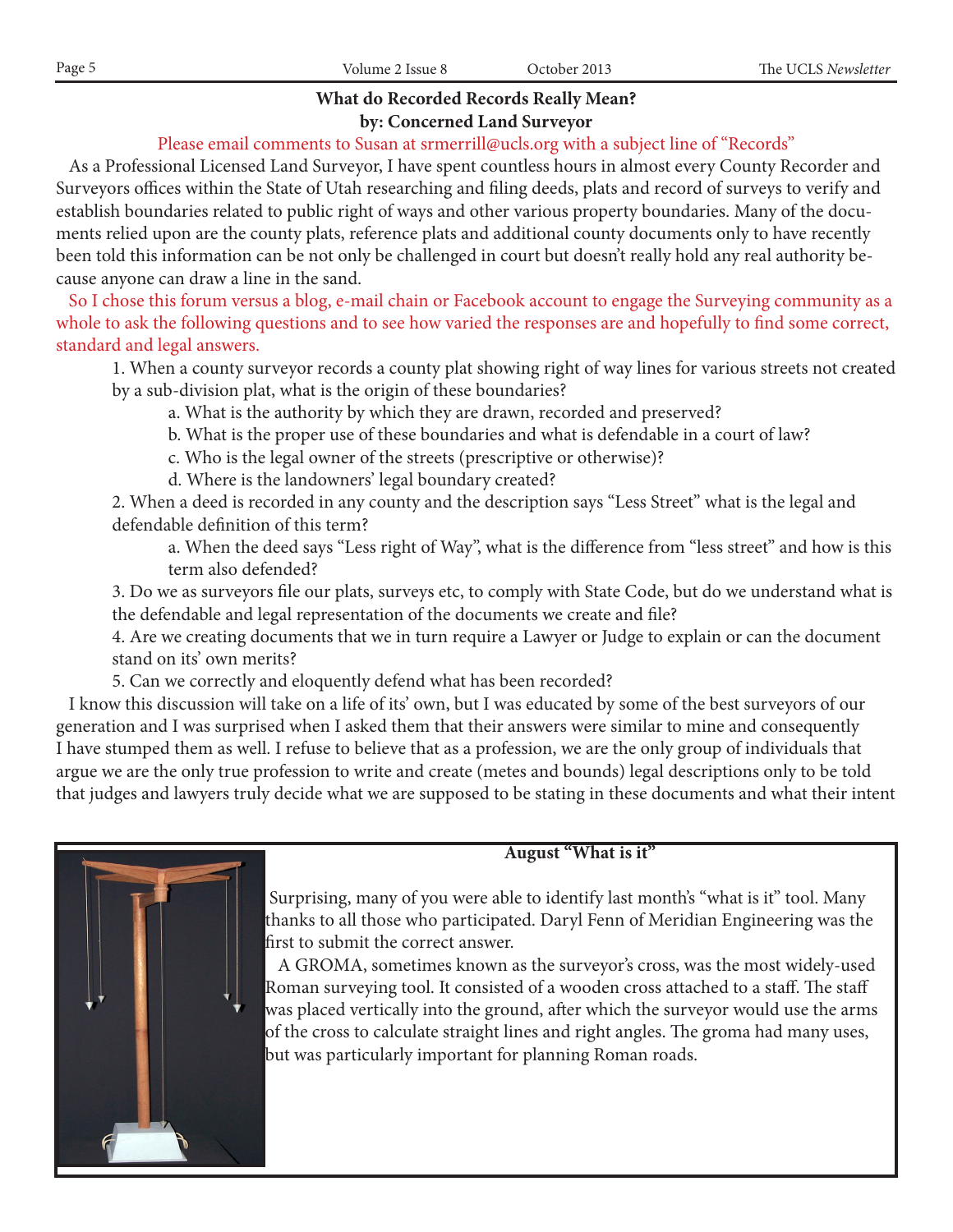# **UCLS 2014 Convention Report September 2013**

# TITLE AND THE SURVEYOR

The 2014 UCLS Surveyors Convention is scheduled for February 19-21, 2013 (Wednesday through Friday) at the St. George Dixie Center.

 Vendors will be able to move in and setup on Wednesday morning and the conference can start Wednesday afternoon around noon.

Tentative schedule is as follows:

# **Wednesday February 19**

| 8:00 am to Noon | Vendor Setup                         |
|-----------------|--------------------------------------|
| Noon to 1:00 pm | Registration                         |
| 1:00 to 2:00 pm | Annual Report/Opening                |
| 2:00 to 3:30 pm | Water Rights Discussion (Rick Hafen) |
| 3:30 to 4:00 pm | <b>Break</b>                         |
| 4:00 to 5:30 pm | Water rights Discussion (Rick Hafen) |

# **Thursday February 20**

| 7:00 to 8:00 am   | Registration and Breakfast                    |
|-------------------|-----------------------------------------------|
| 8:00 to 10:00 am  | Main speaker (Dennis Mouland)                 |
| 10:00 to 10:30 am | <b>Break</b>                                  |
| 10:30 to Noon     | Main speaker (Dennis Mouland)                 |
| Noon to 1:00 pm   | Lunch                                         |
| 1:00 to 3:30 pm   | Main speaker (Dennis Mouland)                 |
| 3:30 to 4:00 pm   | <b>Break</b>                                  |
| 4:00 to 5:00 pm   | Main speaker (Dennis Mouland)                 |
| $6:00 \text{ pm}$ | <b>Installation Banquet and Entertainment</b> |

# **Friday February 21**

| 7:00 to 8:00 am                  |                          | Late Registration and Breakfast          |                        |
|----------------------------------|--------------------------|------------------------------------------|------------------------|
| 8:00 to 10:00 am                 | <b>Breakout Sessions</b> |                                          |                        |
| Track 1                          |                          | Track 2                                  | Track 3                |
| Dennis Mouland presentation #2   |                          | Paul Newton Condo's, PUD's & Subd.       |                        |
| Charm School for Surveyors       |                          | Problems with ownership dedications      |                        |
| 10:00 to 10:30 am                | Break all Tracks         |                                          |                        |
| 10:30 to 12:00 pm                |                          | Breakout Sessions Tracks 1 & 3 continued |                        |
| 12:00 to 1:00 pm                 | Lunch                    |                                          |                        |
| 1:00 to 3:00 pm                  |                          |                                          |                        |
| Track 1                          |                          | Track 2                                  | Track 3                |
| Shawn Farris of Farris & Utley   |                          | SUTCO Title Insurance presentation on    | Tony Cuomo State Plane |
| to discuss cases                 |                          | what are the goals of title surveys      | Coordinates Etc.       |
| that have affected Title in Utah |                          |                                          |                        |
| 3:00 to 3:30 pm                  | <b>Break all Tracks</b>  |                                          |                        |
| 3:30 to 5:00 pm                  |                          | Breakout Sessions Tracks 1-3 continued   |                        |
| $5:00 \text{ pm}$                |                          | Drawings for rifle and other items       |                        |

18.0 total hours possible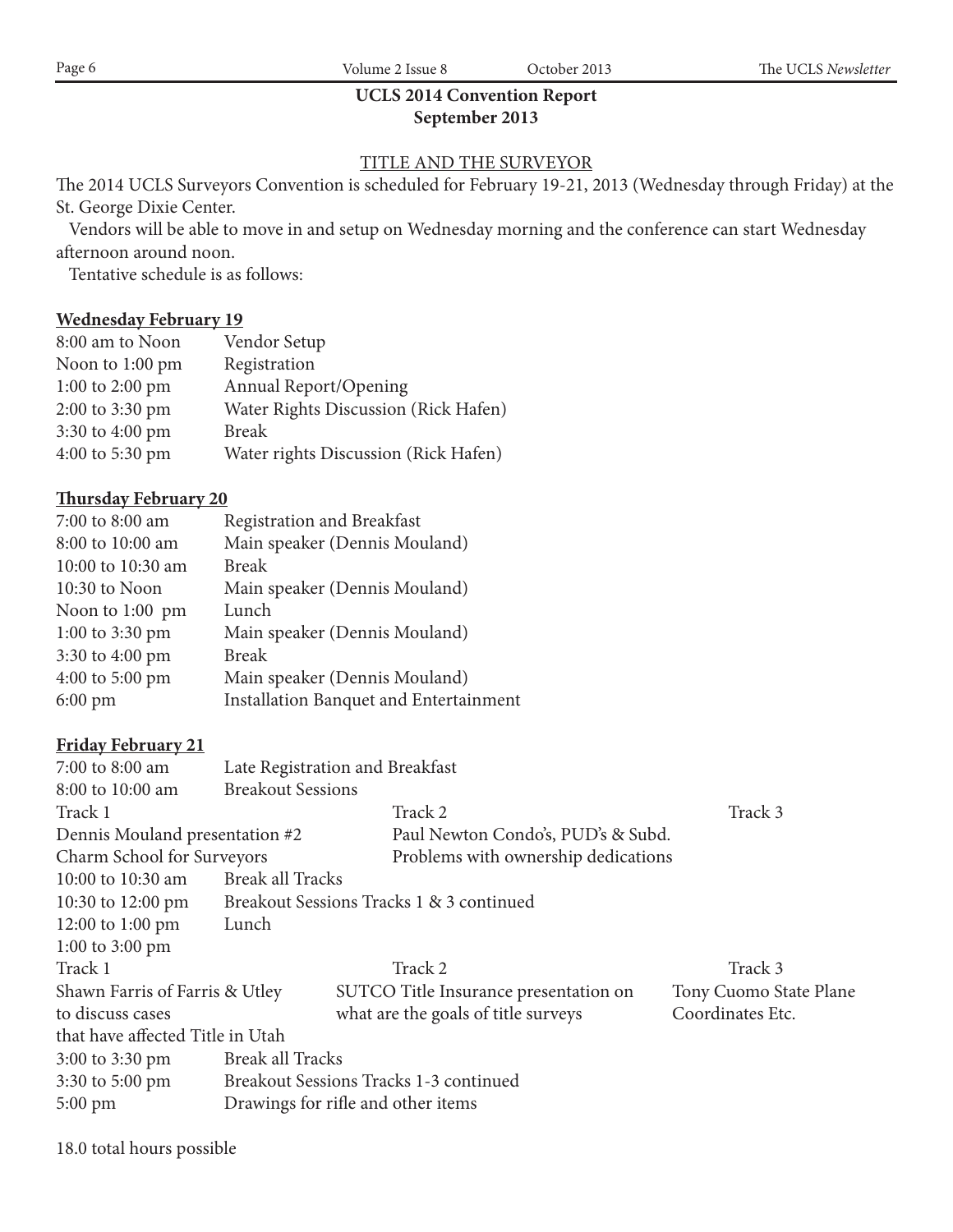# **Utah Council of Land Surveyors 2014 OFFICERS NOMINATION FORM**

*Nominees must be Licensed Members of UCLS*

Please nominate yourself or those you would like to see serve as officers of UCLS. The nomination ballot must be received by the UCLS Nomination Committee on, or before, **November 5, 2013**. If additional space is needed for the biography, please add a second page. Those people nominated who have no biography attached will appear that way on the voting ballot.

# **STATE OFFICER**

### **STATE CHAIR-ELECT**

**Job Description State Chair-Elect**: Attend approximately six UCLS State Executive Board meetings held throughout the state per year. Assume State Chair position during the second year and past chair position during the third year. As State Chair attend and conduct the above mentioned board meetings, oversee all state UCLS business, appoint committee chairs, and attend or appoint an attendee to various meetings.

# **CHAPTER OFFICERS CHAPTER PRESIDENT**

**Job Description Chapter Presidents:** Hold chapter board meetings to carry out chapter business, plan and conduct at least 4 chapter member meetings, attend the UCLS State Board meetings mentioned under Chair-Elect duties, serve as a liaison between the state board and a UCLS committee.

### **CHAPTER VICE-PRESIDENT**

**Job Description Chapter Vice-President:** Assist chapter president, attend chapter meetings, and assume responsibilities of the chapter president in his absence.

| Name                                                    |
|---------------------------------------------------------|
| Office Nominated For                                    |
|                                                         |
| Years in Surveying The Contract of Surveying            |
| Years in UCLS Association                               |
| Accomplishments and Current Survey Activity             |
|                                                         |
|                                                         |
|                                                         |
|                                                         |
|                                                         |
|                                                         |
|                                                         |
|                                                         |
|                                                         |
|                                                         |
|                                                         |
|                                                         |
| Why you wish to run for office or nominate this person? |
|                                                         |
|                                                         |
|                                                         |
|                                                         |
|                                                         |
|                                                         |
|                                                         |
|                                                         |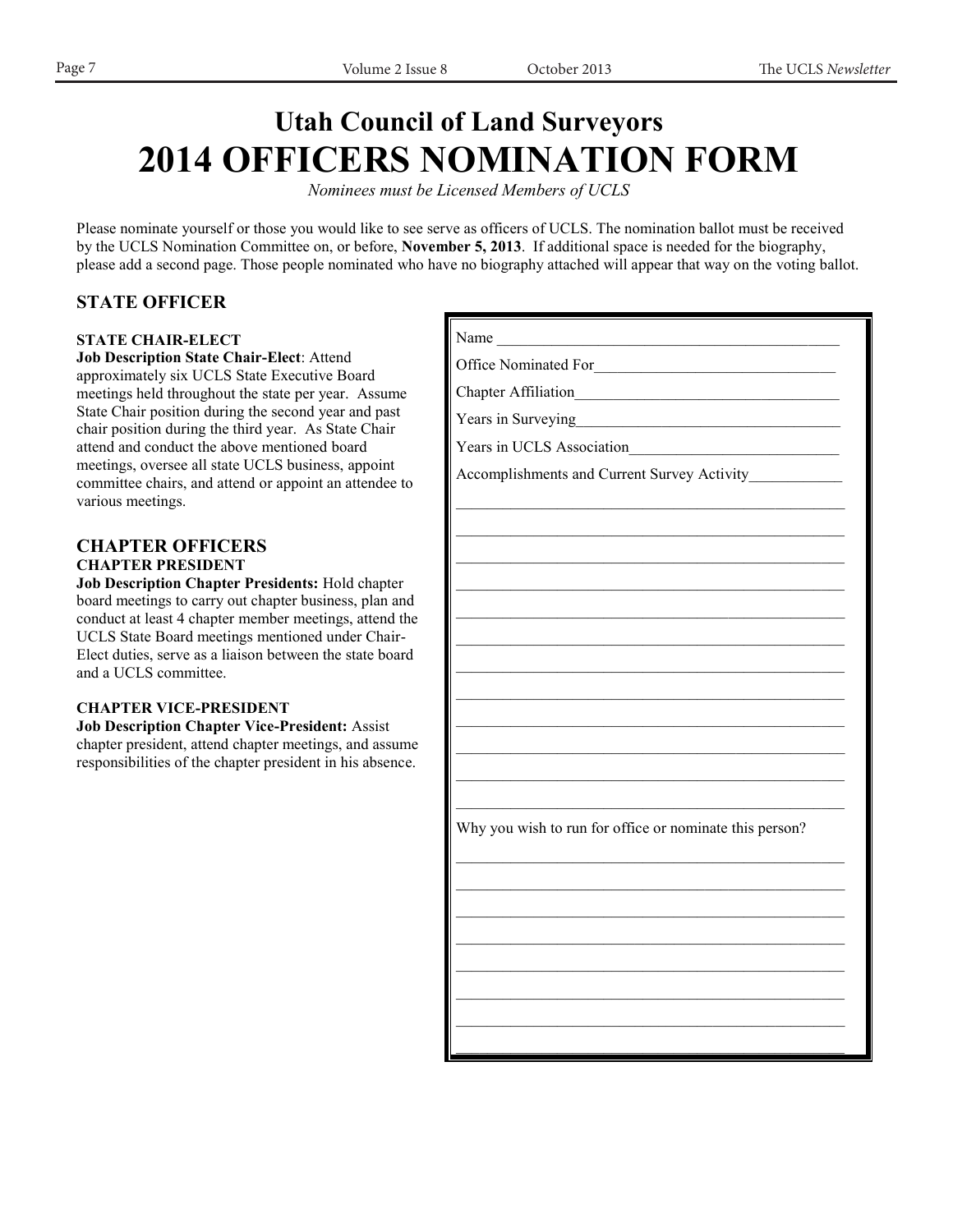# **UCLS Fall Forum by: James Olschewski**

 The UCLS held their annual Fall Forum this past Friday September 27, 2013 at the Salt Lake community College with great success and attended by 55 members. The event titled "Pay Attention to Detail" lived up to its name.

 Aero-Graphics starting off the morning session with Brad Marz, Kelly Francis and Karl Jensen providing the basics in Aero-Photogrammetry. Their presentation included the equipment currently being used, the software and processing needed and the final products used in various designs. Their presentation was extremely informative and very useful for future projects.

 Following their presentation, Joshua Vandiver, Brad Adams and David Lutz with Leica Systems presented an in-depth look at Laser Scanning and the various applications where this advancing technology has and is being used.

 The last presentation of the day was without a doubt the most entertaining as Jim Kaiserman the Wasatch County Surveyor provided a very spirited talk on filing plats, surveys and other documents in the various counties and the problems and issues that most counties want/need corrected before the documents are recorded.

 The UCLS would like to thank all those who participated in this even and also to everyone who took the time to come and make this event the success that this turned out to be.



# **CORS NOTICE**

 The CORS network is comprised of approximately 2,000 stations which are owned and operated by more than 200 partners comprised of Federal, state and local agencies; academic institutions; and private organizations. NOAA operates approximately 60 CORS sites. Data from the non-NOAA CORS sites may be available directly from individual CORS owners/operators.

During the shutdown of the Federal government:

 CORS data is being collected by NGS and will be made available to the public along with associated services and tools such as UFCORS, OPUS, etc., once the shutdown is over and the data undergo quality control/quality assurance measures.

 Only federal government websites necessary to protect lives and property will be maintained. Access to the NGS Integrated Database (NGS IDB) is currently not available to the public. CORS data and information from the NGS IDB can be made available in emergency situations concerning safety of life or property.

 NGS will continue to provide geopositioning services necessary to maintain public safety, transportation, and protection of Nation's critical infrastructure. Services include management of a network of Continuously Operating Reference Stations (CORS), maintain the Global Navigation Satellite System (GNSS) and support overall global positioning activities essential to support public transportation and safety. The Global Navigation Satellite System (GNSS) data supports three dimensional positioning, meteorology, space weather, and geophysical applications throughout the United States, its territories, and a few foreign countries.

Juliana P. Blackwell Director, National Geodetic Survey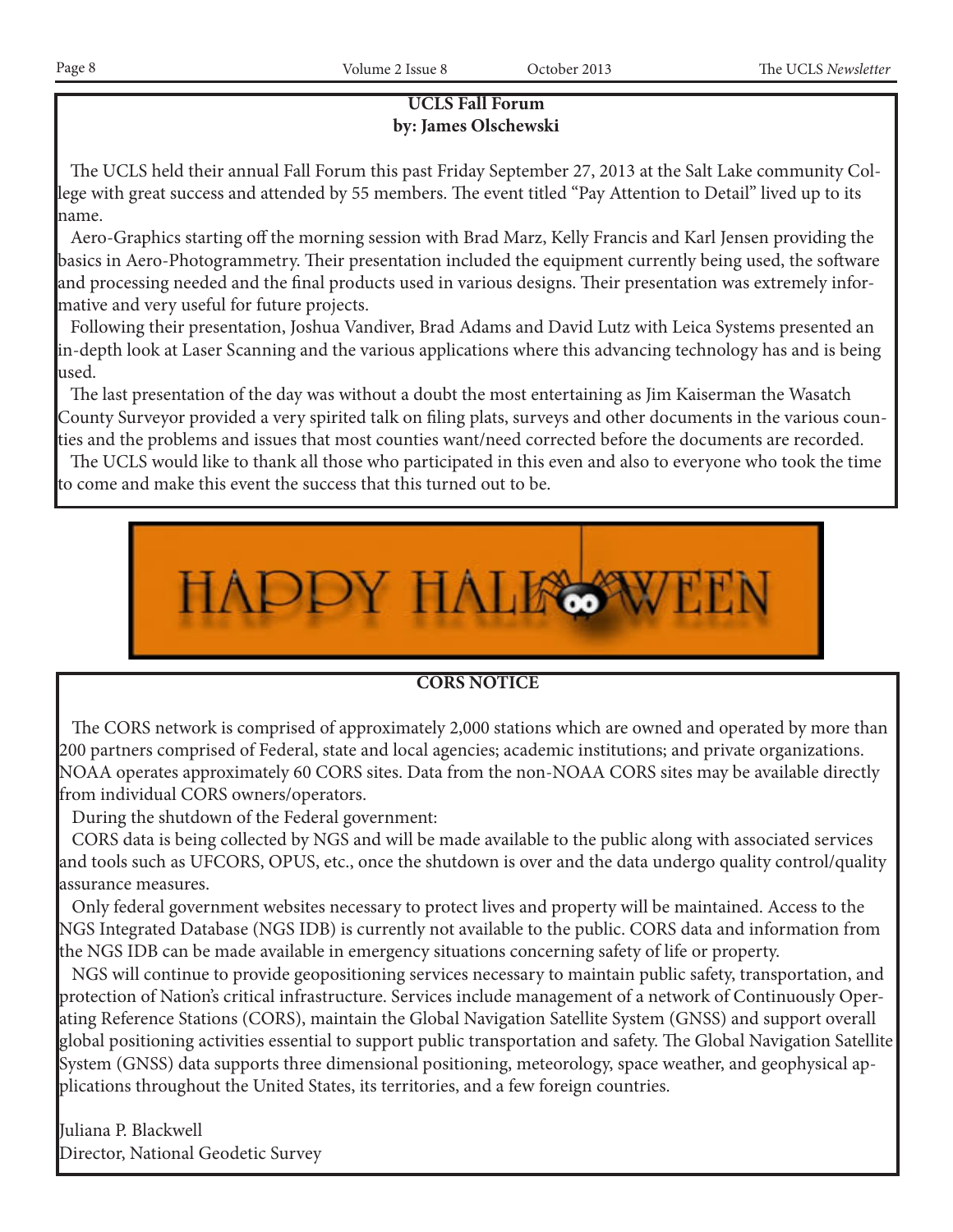# **Golden Spike Chapter Report by: David Balling**

 In August, Troy Langston from Monsen Engineering came to tell us about the latest and greatest in survey technology. We gathered at Javier's in South Ogden and had an enjoyable lunch.

 September was the Fall Forum and we opted to not hold a lunch.

 On October 9th, Scott Bishop from board at DOPL has agreed to speak with us. Some of the issues that have been circling is the amount of continuing education and 2 to 4 year degrees. I'm sure there are other items to discuss and Scott will no doubt be able to fill the time with important information. We will meet at the Layton Golden Corral, 1624 N Heritage Park Blvd, Layton.

 We'll keep you posted of the upcoming meetings and sent flyers.

## **Salt Lake Chapter Report by: David Mortensen**

 We had a great summer in the Salt Lake Chapter. We are so grateful to Bill Rowley from National Title and Matthew Jensen from Parr Brown Gee & Loveless for presenting to us. We are also grateful to Brad Daley for preparing a great barbeque for us all in August. It was good to be able to meet everyone's families and socialize a little bit. Hopefully we can continue this in the future and have more members come. During this meeting we were able to witness Dale Robinson receive a recognition reward for his volunteer work as the Chairman of the Legislative Committee over the past few years. We are so grateful for all that volunteer to help the UCLS and the Land Surveying community in the state grow. We are looking forward to good meetings this fall and look forward to seeing you all in October and November. October we will be meeting at Joe Morley's BBQ on the 17th. Please come with some ideas for nominations for the new officers for the Chapter President and Vice President and for next year's Chair Elect. Please let me know if you have any ideas for topics that you would like to hear about. Please email me at **dmortensen@bushandgudgell**. com Thanks again for your support and we look forward to seeing you in the near future.

# **UCLS Color Country Chapter Report by: Scott Woolsey**

 The Color County Chapter met on September 5th at the Washington County Public Works Conference Room and we had Mark Silver with Igage come and discuss the status of the St. George City base station and he showed some new equipment that is being offered for static GPS work. We had 12 surveyors attend.

 A Chapter luncheon meeting is scheduled for the middle of October. Not specific topic has been finalized.

# **Construction Survey Committee Report by: Russell Flint**

 This committee plans to meet every couple of months, focusing our time more specifically during the winter months when construction has slowed significantly. It is important that we continue our discussions on a construction survey standard. Admittedly we have found it difficult to come to a consensus on what items to focus on and when. It is a much slower process than I would have imagined, and difficult to get everyone involved at the same time. Our plan is to try to meet online or over the phone to make it easier to keep everyone involved. We also discussed a couple items, first the cst program and what role it may play for construction surveyors, and second future plans to meet with the AGC of Utah and offer to provide instructional classes on construction surveying to help get us more involved with them as well.

# **UCLS Standards and Ethics Committee Report by: Matt Clark**

 The UCLS S&E Comm. held their last meeting Sept. 19 at Meridian Engineering's office. We had a good meeting and had invited Allyson Pettley, who is replacing Wayne Jeppson as the DOPL Investigator for Engineers and Land Surveyors. Allyson summarized the cases or complaints against surveyors that she has been working since taking over for Wayne this past May. We had a lengthy discussion of what it means for a land surveyor to rubber stamp a survey vs a PLS who is in direct supervision of the research, fieldwork, drafting, calculations and final boundary determinations that go into the preparation of a ROS Map prior to signing and sealing it. A surveyor who is being investigated by DOPL for rubber stamping better be able to demonstrate that he/she was in responsible charge of and in direct supervision of all aspects of the survey work being done to avoid a citation. The committee is also continuing to work on a UCLS "Development Platting Guide" this guide document addresses the maps prepared by land surveyors during a development process.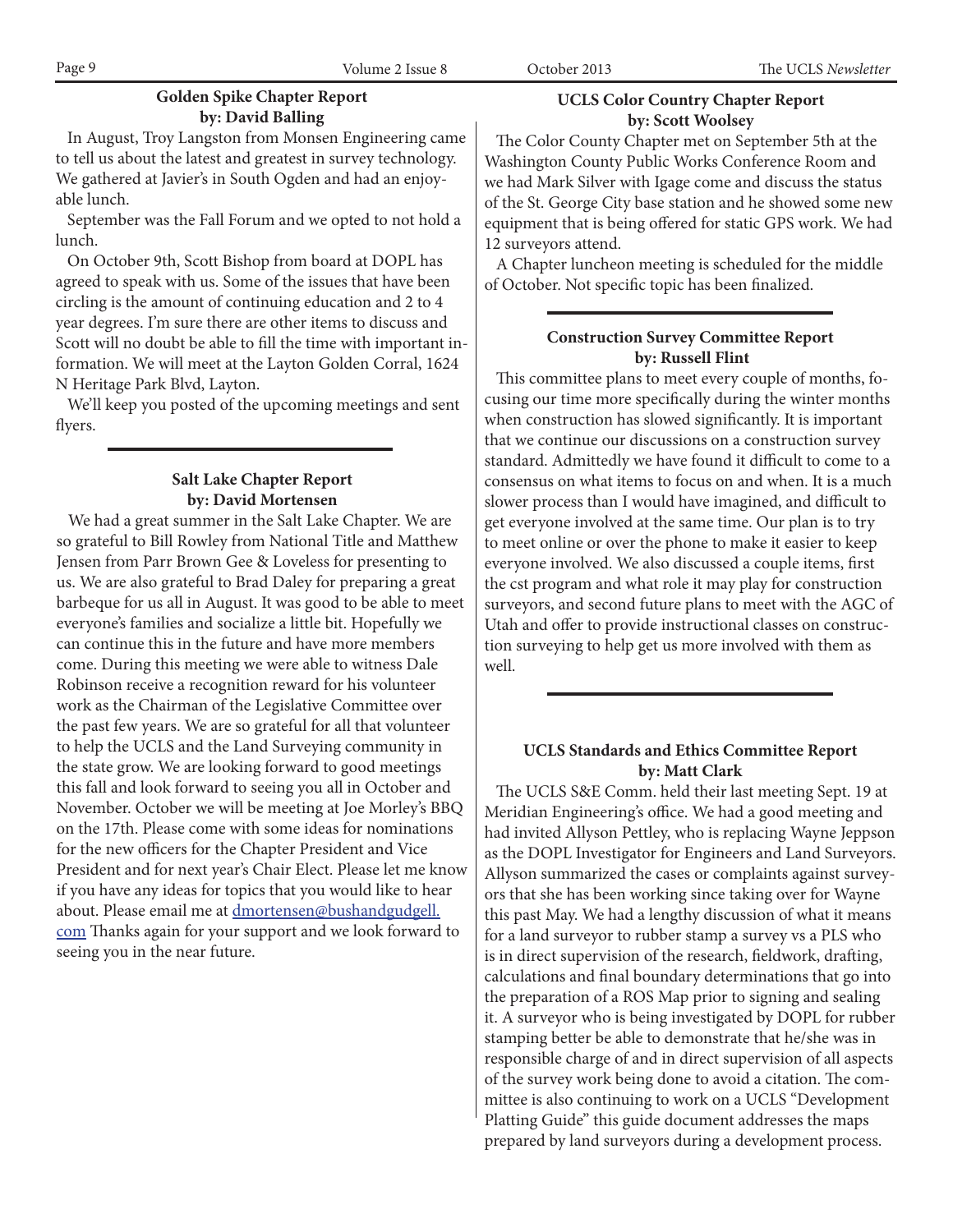## **UCLS Board Meeting Agenda** September 28, 2013

9:00 a.m.

Salt Lake Community College, Taylorsville Campus

4600 South Redwood Road, Taylorsville

Markosian Library, East Entrance

(Breakfast will be provided)

- I) Welcome & Call to Order Ernest Rowley
- II) Roll Call
- III) Additions to Agenda
- IV) Approval of Minutes July 13, 2013
- V) Secretary Report
	- a) Budget review
	- b) Nominations any changes to form; announce at chapter meetings
- VI) Follow-Up Items
- VII) New Items
	- a) CE/PDH credits from sources outside of UCLS convention Mike Nadeau
	- b) Height modernization Val Schultz
- VIII) Committee Reports
	- a) Membership Jim Kaiserman Liaison
	- b) Public Relations James Couts Chair, Brad Mortensen Liaison
	- c) Legislative Doug Kinsman Chair, Dennis Carlisle Liaison
	- d) Education Dan Perry Chair, Dave Balling Liaison
		- i) Discussion of scholarship amount for Heather Butler possible increase
		- ii) How to spread the Twist training Walt Cunningham
	- e) Publication Steve Keisel Chair, Val Schultz Liaison
	- f) Workshop & Convention Scott Woolsey Chair 2014 Convention, James Olschewski Chair 2013 Fall Forum, David Kay Liaison
		- i) Fall Forum Wrap-up
		- ii) Convention
	- g) Standards and Ethics Matt Clark Chair, Mike Nadeau Liaison
		- i) Discussion with DOPL investigator Brad Mortensen
	- h) Testing Darryl Fenn Chair, Ken Hamblin Liaison, Richard Oborn DOPL
	- i) Historical Greg Hansen Chair, Jerry Allred Liaison
		- i) Calendar sponsors
	- j) Construction Surveying Lance Greer Chair, David Mortensen Liaison
- IX) UAC Report
- X) NSPS Steve Keisel
- XI) WestFed Report Mike Nadeau
- XII) Chapter Reports
	- a) Book Cliffs
	- b) Color Country
	- c) Golden Spike
	- d) Salt Lake
	- e) Timpanogos
- XII) Adjourn